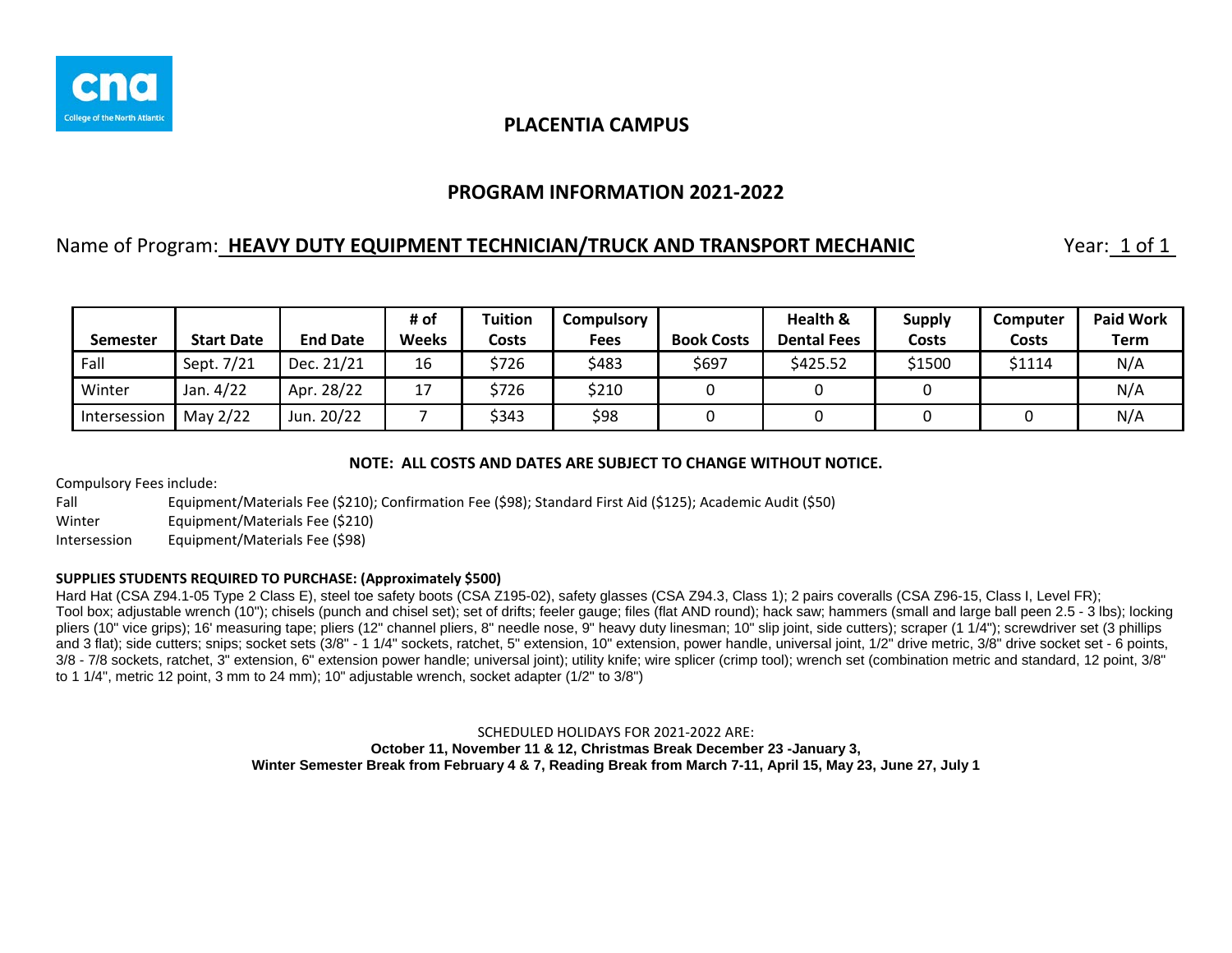

### **PROGRAM INFORMATION 2021-2022**

# Name of Program: **HEAVY EQUIPMENT OPERATOR Name of Program:** 1 of 1

| <b>Semester</b> | <b>Start Date</b> | <b>End Date</b> | # of<br>Weeks | Tuition<br>Costs | Compulsory<br>Fees | <b>Book Costs</b> | <b>Health &amp;</b><br><b>Dental Fees</b> | <b>Supply</b><br>Costs | Computer<br>Costs | <b>Paid Work</b><br><b>Term</b> |
|-----------------|-------------------|-----------------|---------------|------------------|--------------------|-------------------|-------------------------------------------|------------------------|-------------------|---------------------------------|
| Fall            | Sept. 7/21        | Dec. 21/21      | 16            | \$726            | \$933              | \$920             | \$425.52                                  | \$500                  | \$1114            | N/A                             |
| Winter          | Jan. 4/22         | Feb. 21/22      |               | \$392            | \$352              |                   |                                           |                        |                   | N/A                             |

#### **NOTE: ALL COSTS AND DATES ARE SUBJECT TO CHANGE WITHOUT NOTICE.**

Compulsory Fees include:

Fall Equipment/Materials Fee (\$660); Confirmation Fee (\$98); Standard First Aid (\$125); Academic Audit (\$50)

Winter Equipment/Materials Fee (\$352)

#### **SUPPLIES STUDENTS REQUIRED TO PURCHASE: (Approximately \$500)**

Hard hat (CSA Z94.1-05, Type 2 Class E); steel toe safety boots (CSA Z195-02); gloves; safety glasses (CSA Z94.3, Class 1); coveralls (CSA Z96.09 Class II Level II 100% Cotton); Traffic safety vest (CAS Z96-09 Class II Level II); calculator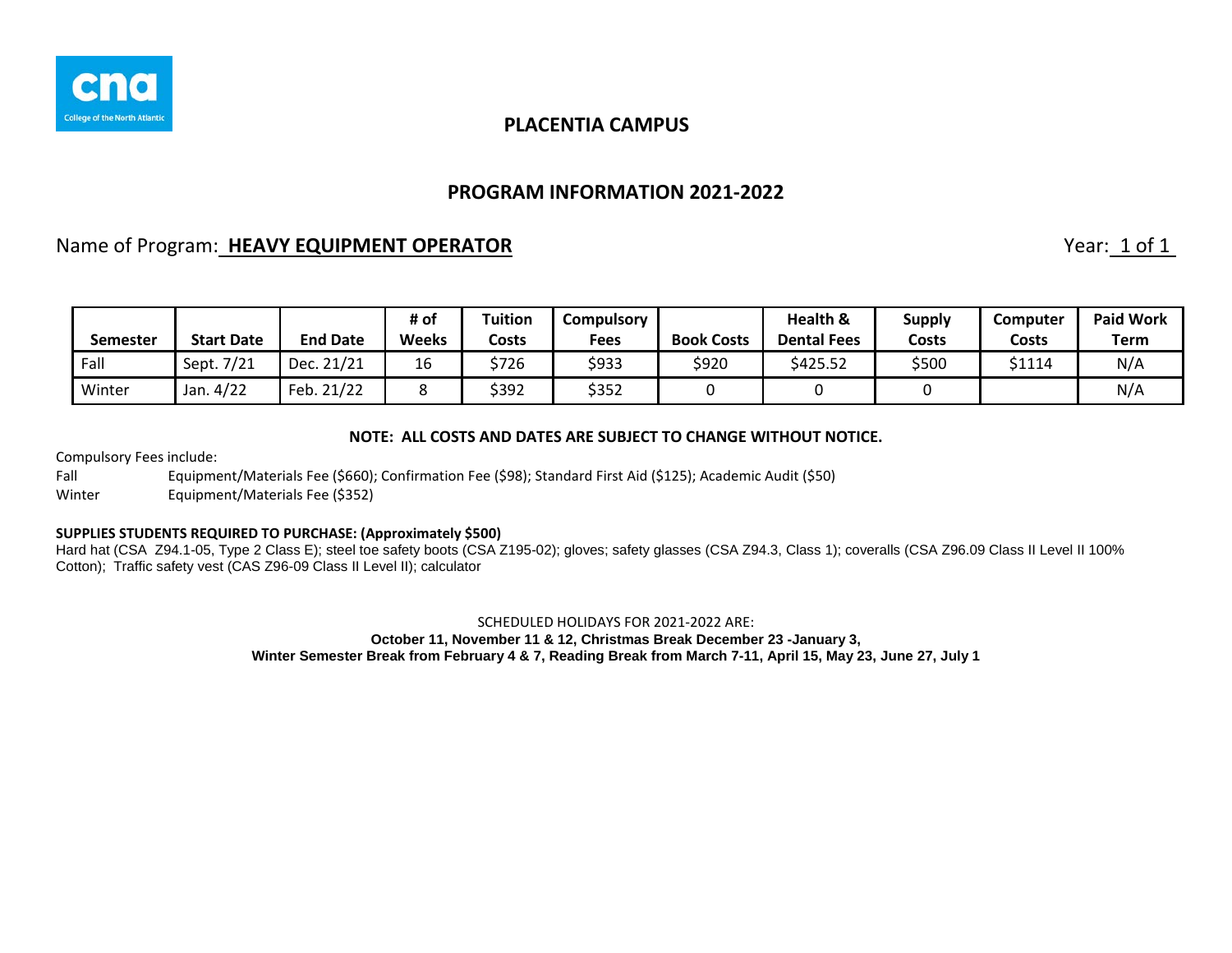

#### **PROGRAM INFORMATION 2021-2022**

## Name of Program: **MACHINIST** Year: 1 of 1

|              |                   |                 | # of  | Tuition | Compulsory  |                   | Health &           | <b>Supply</b> | Computer     | <b>Paid Work</b> |
|--------------|-------------------|-----------------|-------|---------|-------------|-------------------|--------------------|---------------|--------------|------------------|
| Semester     | <b>Start Date</b> | <b>End Date</b> | Weeks | Costs   | <b>Fees</b> | <b>Book Costs</b> | <b>Dental Fees</b> | Costs         | <b>Costs</b> | <b>Term</b>      |
| Fall         | Sept. 7/21        | Dec. 21/21      | 16    | \$726   | \$483       | \$697             | \$425.52           | \$500         | \$1114       | N/A              |
| Winter       | Jan. 4/22         | Apr. 28/22      | 17    | \$726   | \$210       |                   |                    |               |              | N/A              |
| Intersession | May 2/22          | Jun. 20/22      |       | \$343   | \$98        |                   |                    |               |              | N/A              |

#### **NOTE: ALL COSTS AND DATES ARE SUBJECT TO CHANGE WITHOUT NOTICE.**

Compulsory Fees include:

Fall Equipment/Materials Fee (\$210); Confirmation Fee (\$98); Standard First Aid (\$125); Academic Audit (\$50)

Winter Equipment/Materials Fee (\$210)

Intersession Equipment/Materials Fee (\$98)

#### **SUPPLIES STUDENTS REQUIRED TO PURCHASE: (Approximately \$500)**

Hard hat (CSA Z94.1-05, Type 2 Class E); steel toe safety boots (CSA Z195-02); safety glasses (CSA Z94.3, Class 1); gloves; coveralls (CSA Z96-15, Class I, Level FR); face shield; welding goggles; welding gloves; lathe drill chuck and key